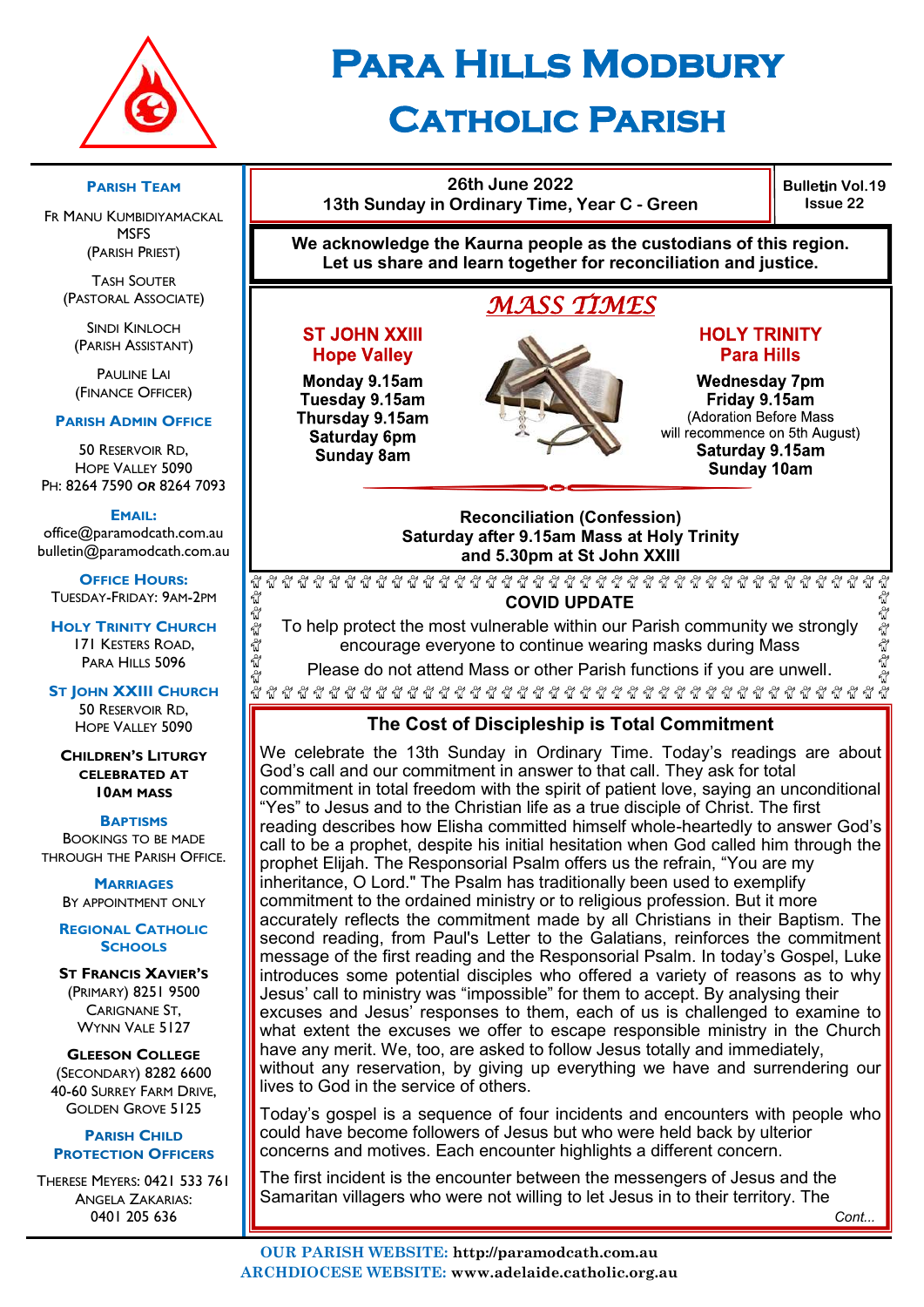second incident involves a man who wanted to follow Jesus wherever he went. Probably Jesus knew him well as a person who valued financial independence and security. So, he says about the insecurity that he will face in the process of following him. The third incident is that of the man who wanted first to go bury his father before following Jesus. Finally, there is the man who wants to go and say farewell to his family before following Jesus. All these events have something very special to tell us. First of all, we need to learn from Jesus how undivided he was in his commitment to the realisation of the will of God in his life. He set his eyes to Jerusalem and he knew for sure what awaited him. He did not put any conditions…. he invites his disciples and followers as well not to put any conditions. James and John wanted to bring down fire upon the Samaritans, to give into the worldly vengeance and Jesus teaches here the new way of discipleship, giving up the values of this world, giving up in life what we considered as the most important, accepting others as they are, giving the other their space and freedom. Making a commitment in life: a commitment like Jesus' commitment, a commitment to accept the differences in others, a commitment to plurality and diversity, a commitment to tread the path that Jesus trod, accepting the pains, difficulties and sufferings in life. Now the question is: can we complete the sentence: "I will follow Christ on the condition that …" If we can complete the sentence then we are in the same situation as any of the mistaken disciples.

Looking around the world in which we live if we find many problems in families and societies know for sure the basic problem is that we are failing to make real commitments to people and principles in life. Know for sure that God does not look on our abilities and qualifications rather on the undivided interest that we have in our spiritual journey to reach him. We all need to grow into that as the apostles did day by day. The Twelve Apostles were not extraordinary men in their society and this gives hope to us because if they could go on to accomplish great things for the Lord then so also can we. We are each called by the Lord at baptism and confirmation to be his witnesses. No one can say they are not suitable. If Jesus could use the apostles with their obvious weaknesses, he can also use us to advance his kingdom. God calls us to make a difference to the world, God wants to use us in his plan for the salvation of the world. Paul, who had been a persecutor of Christians and watched

Stephen being stoned to death, later wrote: "I am the least of the apostles...I hardly deserve the name apostle; but by God's grace that is what I am, and the grace he has given me will not be fruitless."(1 Cor 15:9-10) Today as we reflect on this gospel passage can we make a conscious decision to allow God to use us in his plan for the salvation of the world? Are we willing to make a difference in this world and in the life of others? Are we able to say: "I have decided to follow Jesus, no turning back…no turning back?"

Tanulsumbudramalaked

#### **Readings for Sunday, 3rd July 2022**

| 1st Reading Is  |    | $66:10 - 14$         |
|-----------------|----|----------------------|
| 2nd Reading Gal |    | $6:14 - 18$          |
| Gospel          | Lk | $10:1 - 12, 17 - 20$ |

## **Saints & Feast Days**

| $\ $ 27th Jun | St Cyril of Alexandria     |  |
|---------------|----------------------------|--|
| $\ $ 28th Jun | St Iranaeus                |  |
| $\ $ 29th Jun | Sts Peter & Paul, Apostles |  |
| 30th Jun      | The First Martyrs          |  |
|               | of the Holy Roman Church   |  |

#### **Our Community's Prayer Petitions**  *PLEASE NOTE: THE NAMES ON THE SICK LIST WILL REMAIN FOR TWO MONTHS ONLY UNLESS OTHERWISE NOTIFIED.*

**BULLETIN PRAYER LIST:** Please note that names can only be added to this list by immediate family, or the ill person themselves (for reasons of privacy).

#### **Please Remember in your Prayers Those who are sick, especially:**

John Jarrad, Martha Fernandez, Carmel Adams, Vesna Zagar, Kim Pope, Anne Hughes, David Truman, Bruce Tilley, Anne Valentine, Ken Randell, Mary Rose Probst, Emelia Pudelek, Maria Trotta, Joan Walmsley, Ursula Moore, Lil Buckley, Pat Collins, Margaret Pitt, Anne Van Der Arend, Patricia Kopf, Darcy Ridley, Jayden Lee, Maria Hand, Molly Holmes, Asher Caudle, Father Peter Milburn, Emma Gammon, David North, Elijah Neri, Wayne Collins, Marg Dolman, Sean Molloy, Antoinette Pascale, Charlotte Fussell, Reta Lockyer, John MacGrath, Ken Robinson, Mary Redmond, Graham Speed, Marlen Piineda, Rosa Maria Santos, Betty Roper, Imperia De Ionno, Julie Reimann, Gerry Canavan, Kay Kennedy, Gary Lockyer, Rita Robinson, Yvonne Summers, Sr. Marleen Dewar OLSH

#### **Recently Deceased**

Vincent Manuel, Sam Nowak, Dat Phat Le, Gregory Patterson, Marie Boulton



Liturgy of the Word with Holy Communion will be celebrated instead of Mass on Tuesday 28th June 9.15am at St John XXIII. Everyone is welcome to attend. **All other weekday Masses continue as normal.**

# **THE SOUTHERN CROSS**

The latest edition of The Southern Cross is available from both Mass Centres at a cost of just \$2 or online at www.thesoutherncross.org.au

**RESPONSORIAL PSALM: You are my inheritance, O Lord.**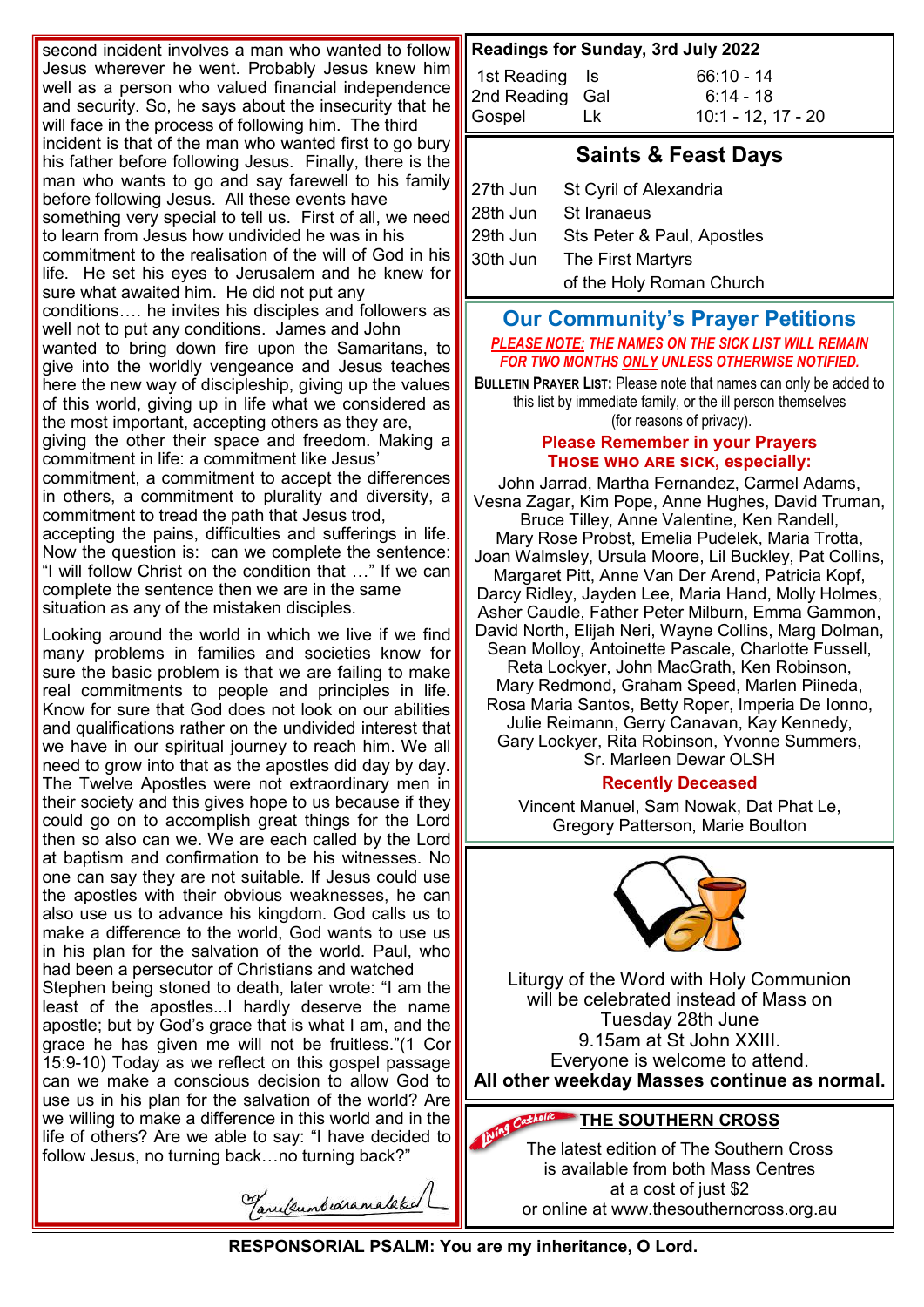**ST VINCENT DE PAUL HQ: 1300 729 202 from 9.00am — 1.00pm or www.vinnies.org.au** 



# **St Vincent de Paul Modbury Conference**

Four calls this week including and Emergency Relief Fund payment of \$690 against a power bill. Furniture can now be requested but we haven't had any call for it yet.

St Francis Xavier's is working on the Winter Food Appeal, and we'd hope to see a good pantry situation at the end of term

Our immediate needs in the pantry are Tinned Peas/Beans, small Vegemite, Margarine, and Tinned Carrots. It will greatly help if any or all of these items could be placed in the Vinnies' collection basket.

Payneham Conference is again hosting a movie fundraiser, this time on a Sunday afternoon.

Vinnies, Payneham invites you to a great community event to watch a movie and share a drink and nibbles with your friends and family. This year we will be watching a new release movie

### **"Falling for Figaro".**

The event will be on Sunday 17 July 2022 between 3pm and 6pm at The Regal Theatre on Kensington Road. Tickets are \$25 for adults and \$15 for children 5-12 years old.

Paper ticket and online ticket purchases are available. If purchasing online, use your phone



camera to scan the QR code which will direct you to the trybooking link.

If purchasing a paper ticket, please contact Grace Solomon 0402 181 694 or

John Sands 0433 465 056.

Please note, children's tickets are not available online.



#### *STAY FOR A CUPPA!*

Our monthly Cuppa's after Mass have resumed! Please join us after Mass this weekend and take the opportunity to introduce yourself to parishioners you have not yet met and catch up with your fellow parishioners. We welcome donations of cake and finger food which can be left in the kitchen before Mass.

# **Parish Bulletin**

If you would like to receive the bulletin via email please contact us at bulletin@paramodcath.com.au



#### **Walking In the Spirit National Prayer Pilgrimage**

People across the country are invited to participate in a national prayer pilgrimage as the Catholic Church in Australia prepares for the Second Assembly of the Fifth Plenary Council of Australia which will be held in Sydney from July 3-9.

We pray for the Holy Spirit's guidance and grace for the members who will gather and also for ourselves and the Church, that we may have the courage to follow where God is leading us. For more information and prayer resources visit

[www.plenarycouncil.catholic.org.au/walkinginthespirit](http://www.plenarycouncil.catholic.org.au/walkinginthespirit)

# **TORRES STRAIT**

**NATSICC APPEAL** 

A Special Collection will be taken up next Weekend, 2nd & 3rd July to support the National Aboriginal and Torres Strait Islander Catholic Council which works to share the gifts of faith, culture and perseverance with our indigenous sisters and brothers.



#### **DIVINE MERCY AT HOLY TRINITY CHURCH**

The next Divine Mercy Devotion will be on Sunday, 26th June at 2.30pm at Holy Trinity Church, 171 Kesters Rd, Para Hills.

#### **FIRST SATURDAY MASS**

2nd July 2022 9.15am HOLY TRINITY CHURCH Holy Rosary for PEACE in the world. Commencing at 8.45am with Acts of Consecration, to the Sacred Heart of Jesus and the Immaculate Heart of Mary with the Sacrament of Penance. Please bring a SINGLE flower for Our Holy Mother

 *"In the end my Immaculate Heart will triumph" ( Our Lady of Fatima 1917 )*

## **PARISH FINANCE COUNCIL**

**The next meeting of the Parish Finance Council is on Monday, the 27th June at St John XXIII Meeting Room at 7.30pm.**

**GOSPEL ACCLAMATION: Alleluia, alleluia! Speak, O Lord, your servant is listening; you have the words of everlasting life. Alleluia**